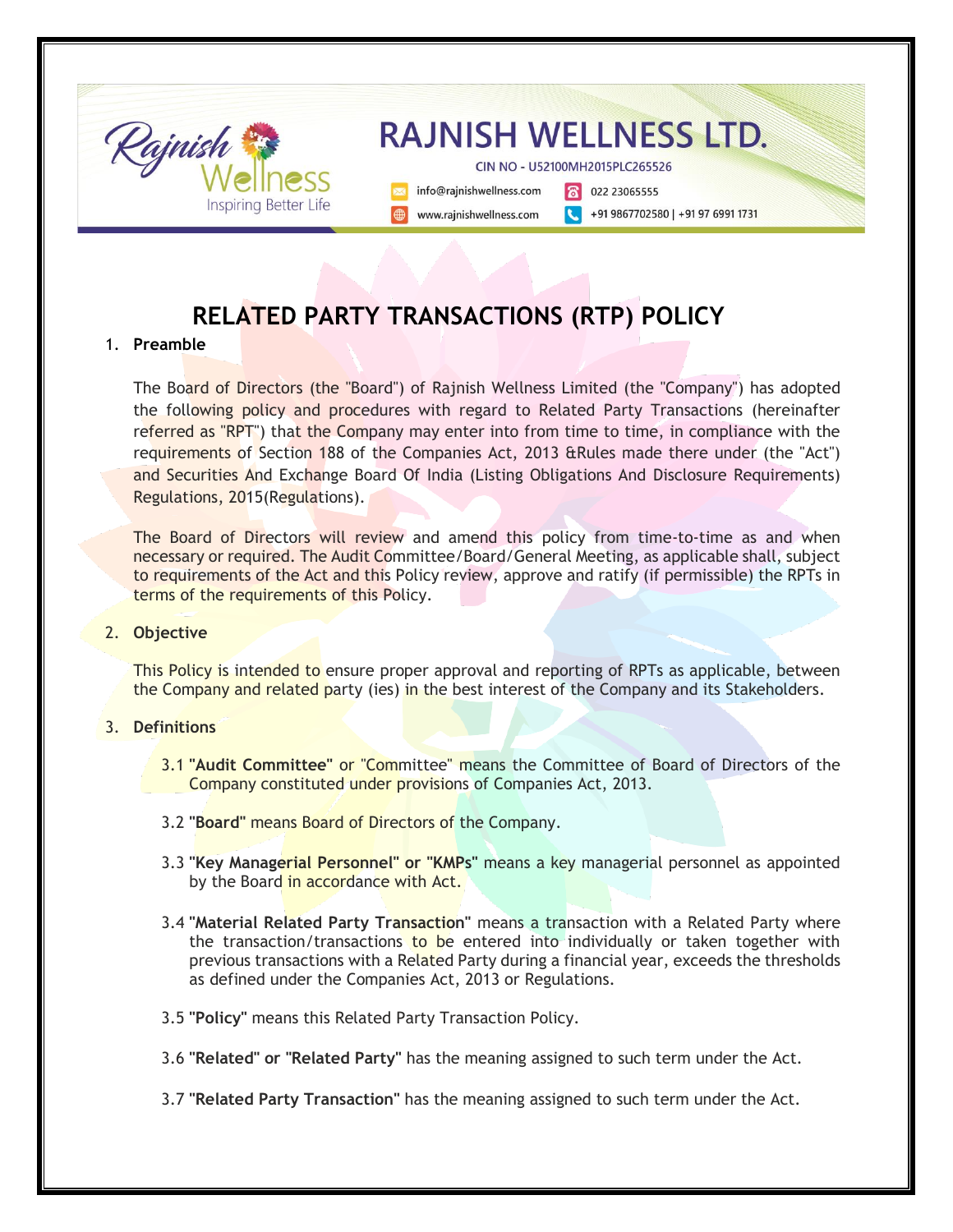3.8 **"Relative"** has the meaning assigned to such term under the Act.

Capitalised term used in this Policy but not defined shall have meaning assigned to such term in the Act and the Regulations (as applicable).

This Policy shall deem to have become effective from September 28, 2017.

#### 4. **Policy**

Except as otherwise provided in this Policy, all Related Party Transactions shall be reported to & placed for approval of Managing Director & CFO and prior approval of Audit Committee is required in accordance with this Policy.

### 4.1 **Identification of Material Related Party Transactions**

- a. The Company shall at all times maintain a database of Company's Related Parties containing the names of individuals and Companies in accordance with this Policy, along with their personal/company details including any revisions therein.
- b. The Related Party List shall be updated whenever necessary and shall be reviewed quarterly.
- c. The Company Secretary shall collate the information, coordinate and send the Related Party List to the concerned employees viz. Managing Director, Chief Executive Office, Whole Time, Chief Financial Officer, Functional Heads, Branch Heads, the Finance & Accounts Department and who he/she believes might be in the position to know the possible conduct of RPTs.
- d. The concerned employees shall submit to the Company Secretary the details of proposed transaction with details/draft contract/ draft agreement or other supporting documents justifying that the transactions are on arms' length basis in an ordinary course of business at prevailing market rate.
- e. Based on this note, Company Secretary shall appropriately take up for necessary prior approvals from the Audit Committee at its next meeting and convey back the decision to the originator.
- f. Each Director/Key Managerial Personnel shall be responsible for providing written notice to the Company Secretary of any potential RPT involving him or her or his or her Relatives, including any additional information about the transaction that the Company Secretary may reasonably request. The Company Secretary shall, in consultation with other members of senior management and with the Audit Committee, as appropriate, determine whether the transaction does, in fact, constitute a RPT requiring compliance with this Policy.
- g. Where any director/ Key Managerial Personnel, who is not so concerned or interested at the time of entering into such contract or arrangement, he or she shall, if he becomes concerned or interested after the contract or arrangement is entered into, disclose his concern or interest forthwith when he or she becomes concerned or interested at the first meeting of Board held after he or she becomes concerned or interested.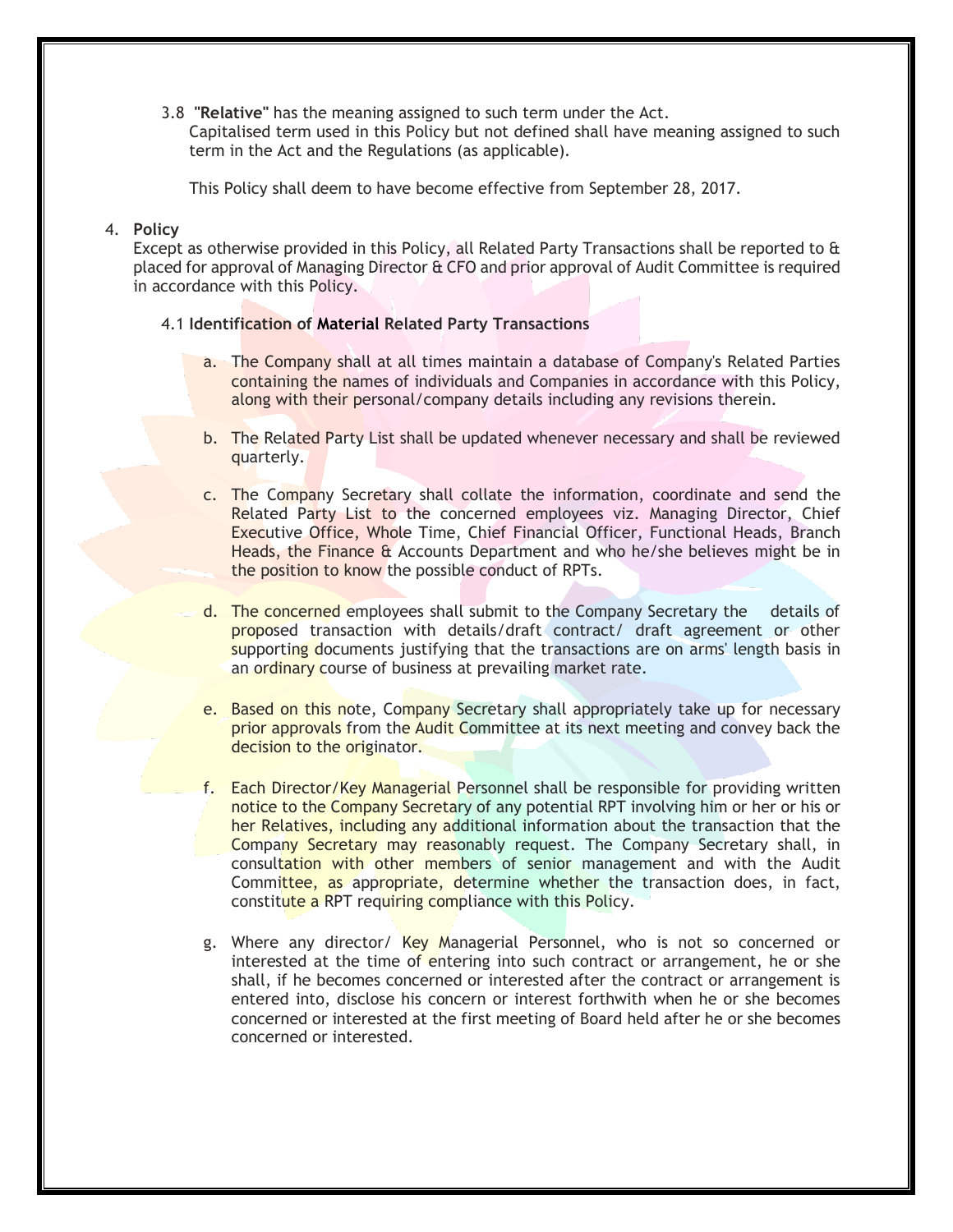- h. A contract or arrangement entered into by the Company without disclosure or with participation by a Director/ Key Managerial Personnel who is concerned or interested in any way, directly or indirectly, in the contract or arrangement, shall be voidable at the option of the Company.
- i. The Company strongly prefers to receive such notice of any potential RPT well in advance so that the Company Secretary has adequate time to obtain and review information about the proposed transaction and other matter incidental thereto and to refer it to the appropriate approval authority. Ratification of RTP after its commencement or even its completion may be appropriate in some circumstances.

### 4.2 **Related Party Transactions that shall not require Approval**

Following transactions shall not require separate approval under this policy:

- Any transaction pertaining to appointment and remuneration of Directors and KMPs that has already been approved by the Nomination and Remuneration Committee of the Company or the Board;
- Transactions that have been approved by the Board under the specific provisions of the Companies Act, e.g. inter-corporate deposits, borrowings, investments with or in wholly owned subsidiaries or other Related Parties;
- Payment of Dividend;
- Transactions involving corporate restructuring, such as buy-back of shares, capital reduction, merger, demerger, hive-off, approved by the Board and carried out in accordance with the specific provisions of the Companies Act, 2013 or the Equity Listing Agreement;

#### **Material Related Party Transaction**

- All Material Related Party Transactions shall be placed for prior approval of shareholders through Special Resolution. However, the Material Related Party Transactions entered between SEIL and its wholly owned subsidiaries, if any, shall not require prior approval of shareholders.
- A transaction with a Related Party shall be considered Material if the transaction / transactions to be entered into individually or taken together with previous transactions during a financial year exceed ten percent of the annual consolidated turnover of the Company as per the last audited financial statements of the Company.

#### **Omnibus approval**

**Unless otherwise stated in this policy, all Related Party Transactions require prior approval of the Audit Committee of the Company.**

**The Audit Committee, at its meeting, shall grant omnibus approval to Related Party Transactions that are:**

- **a.** repetitive in nature; and/or
- b. entered in the ordinary course of business and are at Arm's Length. The expression Arm's Length has the meaning ascribed to it under Section 188 of the Companies Act, 2013.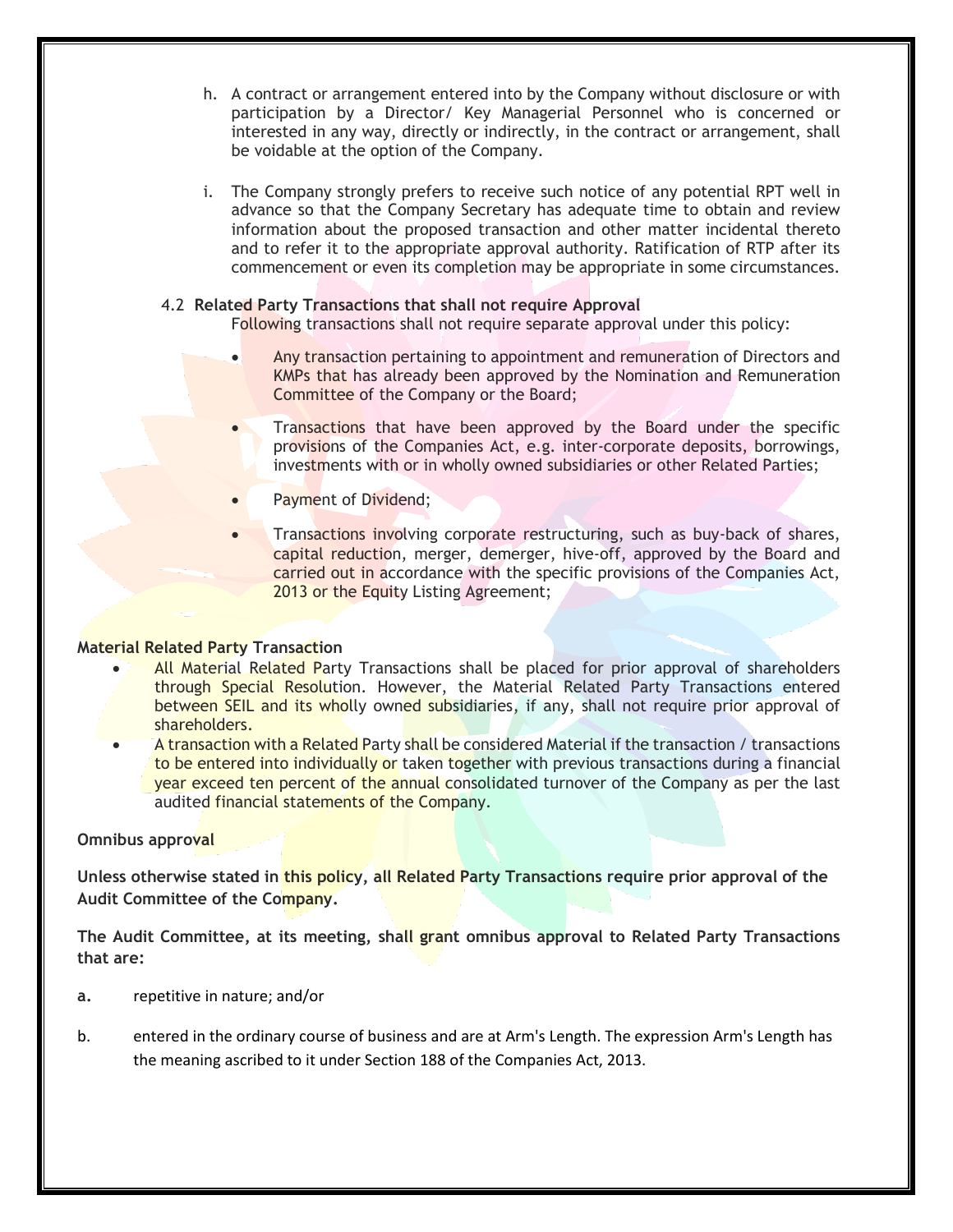The Audit Committee shall periodically change the criteria for granting the omnibus approval in line with the policy on RPTs of the company and such approval shall be applicable in respect of transactions which are repetitive in nature.

The Audit Committee shall satisfy itself the need for such omnibus approval and that such approval is in the interest of the company;

Such omnibus approval shall specify the following:

i. the name(s) of the related party

ii. nature of transaction,

iii. period of transaction,

iv. maximum amount of transaction that can be entered into,

v. the indicative base price / current contracted price and the formula for variation in the price if any and;

vi. such other conditions as the Audit Committee may deem fit;

Provided that where the need for RPT cannot be foreseen and aforesaid details are not available, Audit Committee may grant omnibus approval for such transactions subject to their value not exceeding Rs.1 crore per transaction.

Audit Committee shall review, atleast on a quarterly basis, the details of RPTs entered into by the company pursuant to each of the omnibus approval given.

Such omnibus approvals shall be valid for a period not exceeding one year and shall require fresh approvals after the expiry of one year.

#### 4.3 **Standards for Review**

A RPT reviewed under this Policy will be considered approved or ratified if it is authorised by the Audit Committee or the Board or the shareholders in the General Meeting, as applicable, in accordance with the standards set-forth in this Policy after full disclosure of the Related Party's interests in the transaction. As appropriate for the circumstances, the Audit Committee or Board, as applicable, shall review and consider:

- the Related Party's interest in the RPT;
- the amount **involved** in the RPT;
- whether the RPT was undertaken in the ordinary course of business of the Company;
- whether the transaction with the Related Party is proposed to be, or was, entered on an arms' length basis;
- the purpose of and the potential benefits to the Company from the RPT;
- Whether there are any compelling business reasons for the Company to enter in to the RPT and the nature of alternative transaction, if any;
- Whether the RPT includes any potential reputational risk issues that may arise as a result of or in connection with the RPT.